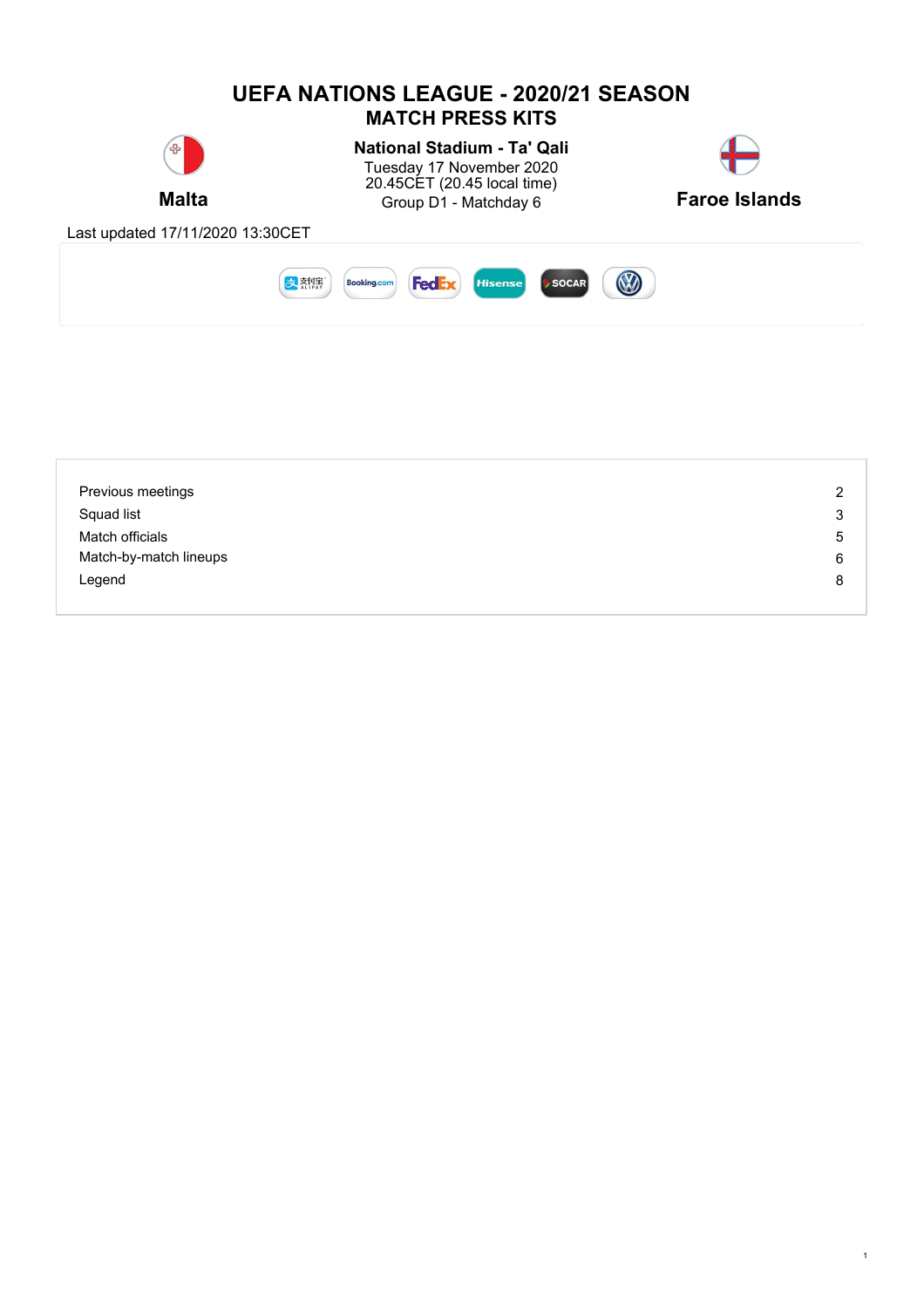# **Previous meetings**

# **Head to Head**

### **UEFA Nations League**

| <b>Date</b> | <b>Stage</b><br>reached | <b>Match</b>                 | <b>Result</b> | Venue    | <b>Goalscorers</b>                                                         |
|-------------|-------------------------|------------------------------|---------------|----------|----------------------------------------------------------------------------|
| 03/09/2020  | GS-FT                   | <b>Faroe Islands - Malta</b> | $3 - 2$       | Torshavn | K. Olsen 25, A. Olsen<br>87, Hendriksson 90;<br>Degabriele 37, Agius<br>73 |

### **2020 UEFA European Championship**

| <b>Date</b> | <b>Stage</b><br>reached | <b>Match</b>                                    | <b>Result</b> | <b>Venue</b> | <b>Goalscorers</b>                              |
|-------------|-------------------------|-------------------------------------------------|---------------|--------------|-------------------------------------------------|
|             |                         | 15/10/2019 QR (GS) <b>Faroe Islands</b> - Malta | 1-0           | Torshavn     | Baldvinsson 71                                  |
|             |                         | 23/03/2019 QR (GS) Malta - Faroe Islands        | $2 - 1$       | Ta' Qali     | Nwoko 13, S. Borg 77<br>$(P)$ ; J. Thomsen 90+8 |

### **UEFA Nations League**

| <b>Date</b> | <b>Stage</b><br>reached | <b>Match</b>                 | <b>Result</b> | <b>Venue</b> | <b>Goalscorers</b>                                        |
|-------------|-------------------------|------------------------------|---------------|--------------|-----------------------------------------------------------|
| 20/11/2018  | GS-FT                   | Malta - Faroe Islands        | 1-1           | Ta' Qali     | Corbolan 4; R.<br>Joensen 3                               |
| 07/09/2018  | GS-FT                   | <b>Faroe Islands - Malta</b> | $3 - 1$       | Torshavn     | Edmundsson 31, R.<br>Joensen 38, Hansson<br>52; Mifsud 42 |

## **FIFA World Cup**

| <b>Date</b> | <b>Stage</b><br>reached | <b>Match</b>                                    | <b>Result</b> | Venue    | <b>Goalscorers</b>                    |
|-------------|-------------------------|-------------------------------------------------|---------------|----------|---------------------------------------|
|             |                         | 08/06/1997 QR (GS) <b>Faroe Islands</b> - Malta | $2 - 1$       | Toftir   | Jónsson 7, 42; G.<br>Agius 48         |
|             |                         | 30/04/1997 QR (GS) Malta - Faroe Islands        | $1 - 2$       | Ta' Qali | Sultana 8; Ø Hansen<br>60, Jónsson 89 |

|               |                                               |      | Qualifying |      |  | tournament | Final |  |  | <b>Total</b> |  |  |
|---------------|-----------------------------------------------|------|------------|------|--|------------|-------|--|--|--------------|--|--|
|               |                                               | Home |            | Away |  |            |       |  |  |              |  |  |
|               | PId W D L PId W D L PId W D L PId W D L GF GA |      |            |      |  |            |       |  |  |              |  |  |
| <b>Total</b>  |                                               |      |            |      |  |            |       |  |  |              |  |  |
| Malta         | 2 1 0 1 2 0 0 2 3 0 1 2 9 2 1 6 13 18         |      |            |      |  |            |       |  |  |              |  |  |
| Faroe Islands | 2 2 0 0 2 1 0 1 3 2 1 0 9 6 1 2 18 13         |      |            |      |  |            |       |  |  |              |  |  |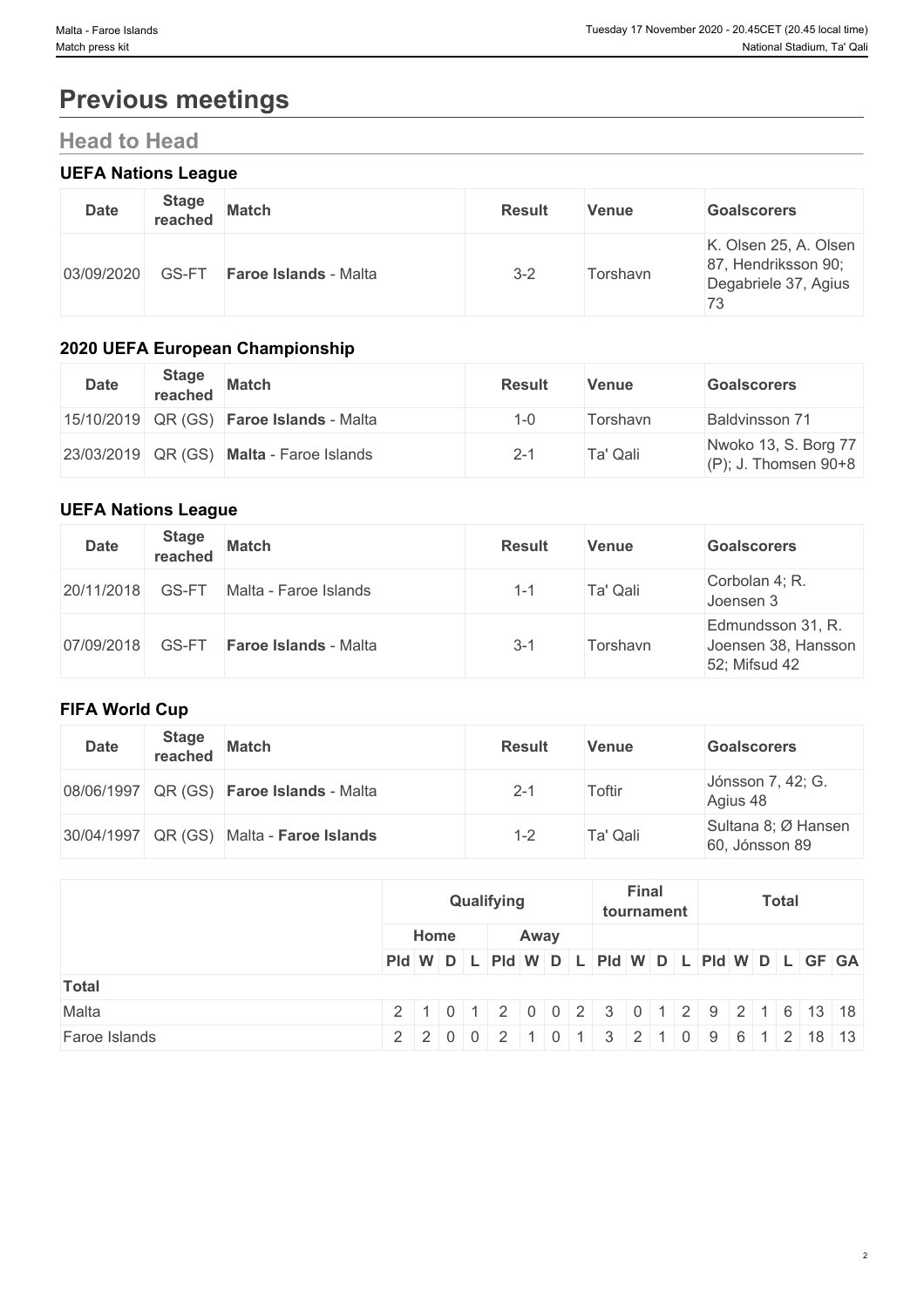# **Squad list**

#### **Malta**

|              |                            |                          |     |                             |                          | League phase        |                     |  |
|--------------|----------------------------|--------------------------|-----|-----------------------------|--------------------------|---------------------|---------------------|--|
|              | No. Player                 | <b>DoB</b>               | Age | Club                        | D                        | Pld Gls             |                     |  |
|              | <b>Goalkeepers</b>         |                          |     |                             |                          |                     |                     |  |
|              | 1 Henry Bonello            | 13/10/1988 32            |     | Valletta                    |                          | $\sqrt{5}$          | $\mathbf 0$         |  |
|              | 12 Matthew Calleja Cremona | 14/09/1994 26            |     | Hibernians                  |                          | $\boldsymbol{0}$    | $\mathbf 0$         |  |
|              | 16 Jake Galea              | 15/04/1996 24            |     | Sliema                      |                          | $\mathsf{O}$        | $\mathbf 0$         |  |
|              | <b>Defenders</b>           |                          |     |                             |                          |                     |                     |  |
|              | 2 Karl Micallef            | 08/09/1996 24            |     | Hamrun                      | $\overline{\phantom{a}}$ | $\mathbf{1}$        | $\overline{0}$      |  |
|              | 4 Steve Borg               | 15/05/1988 32            |     | Gżira                       | $\overline{\phantom{a}}$ | $\overline{4}$      | $\mathbf{1}$        |  |
|              | 5 Andrei Agius             | 12/08/1986 34 Hibernians |     |                             | $\sim$                   | $\sqrt{5}$          | $\mathbf{1}$        |  |
|              | 13 Kurt Shaw               | 01/04/1999 21            |     | Sliema                      | $\overline{\phantom{a}}$ | $\overline{2}$      | $\mathbf 0$         |  |
|              | <b>Midfielders</b>         |                          |     |                             |                          |                     |                     |  |
|              | 3 Ryan Camenzuli           | 08/09/1994 26            |     | Floriana                    |                          | 5                   | $\mathbf 0$         |  |
| 6            | <b>Matthew Guillaumier</b> | 09/04/1998 22            |     | <b>Birkirkara</b>           |                          | $\overline{4}$      | $\overline{0}$      |  |
| 8            | Jake Grech                 | 18/11/1997 22 Hibernians |     |                             |                          | $\overline{4}$      | $\overline{0}$      |  |
|              | 11 Rowen Muscat            | 05/06/1991 29            |     | Valletta                    | $\overline{\phantom{a}}$ | $\mathbf{1}$        | $\mathbf 0$         |  |
|              | 17 Teddy Teuma             | 30/09/1993 27            |     | Union<br>Saint-<br>Gilloise |                          | $\,$ 5 $\,$         | $\overline{0}$      |  |
|              | 19 Bjorn Kristensen        | 05/04/1993 27 Hibernians |     |                             |                          | $\mathbf{1}$        | $\,0\,$             |  |
|              | 20 Luke Gambin             |                          |     | 16/03/1993 27 Colchester    | $\overline{\phantom{a}}$ | $\,$ 5 $\,$         | $\,0\,$             |  |
|              | 23 Tristan Caruana         | 15/09/1991 29            |     | Valletta                    |                          | $\mathsf{O}\xspace$ | $\mathbf 0$         |  |
|              | <b>Forwards</b>            |                          |     |                             |                          |                     |                     |  |
|              | 7 Joseph Mbong             | 15/07/1997 23            |     | Hamrun                      |                          | 5                   | $\,0\,$             |  |
|              | 9 Luke Montebello          | 13/08/1995 25            |     | <b>Birkirkara</b>           | $\equiv$                 | 3                   | $\mathbf 0$         |  |
|              | 10 Stephen Pisani          | 07/08/1992 28            |     | Balzan                      | $\equiv$                 | $\sqrt{5}$          | $\mathsf{O}\xspace$ |  |
|              | 14 Kyrian Nwoko            | 04/07/1997 23            |     | Valletta                    | $\equiv$                 | $\overline{2}$      | $\mathbf{1}$        |  |
|              | 15 Juan Corbolan           | 03/01/1997 23            |     | Hamrun                      | $\omega$                 | 0                   | $\mathbf 0$         |  |
|              | 18 Jurgen Degabriele       | 10/10/1996 24 Hibernians |     |                             | $\bar{a}$                | $\sqrt{5}$          | $\overline{2}$      |  |
|              | 21 Shaun Dimech            | 08/08/2001 19            |     | Valletta                    | $\overline{\phantom{a}}$ | $\mathbf{1}$        | $\mathbf{1}$        |  |
|              | 22 Alexander Satariano     | 25/10/2001 19            |     | Sliema                      |                          | 1                   | $\mathbf 0$         |  |
| <b>Coach</b> |                            |                          |     |                             |                          |                     |                     |  |
|              | - Devis Mangia             | 06/06/1974 46            |     |                             | $\sim$                   | $\overline{4}$      | $\mathbf 0$         |  |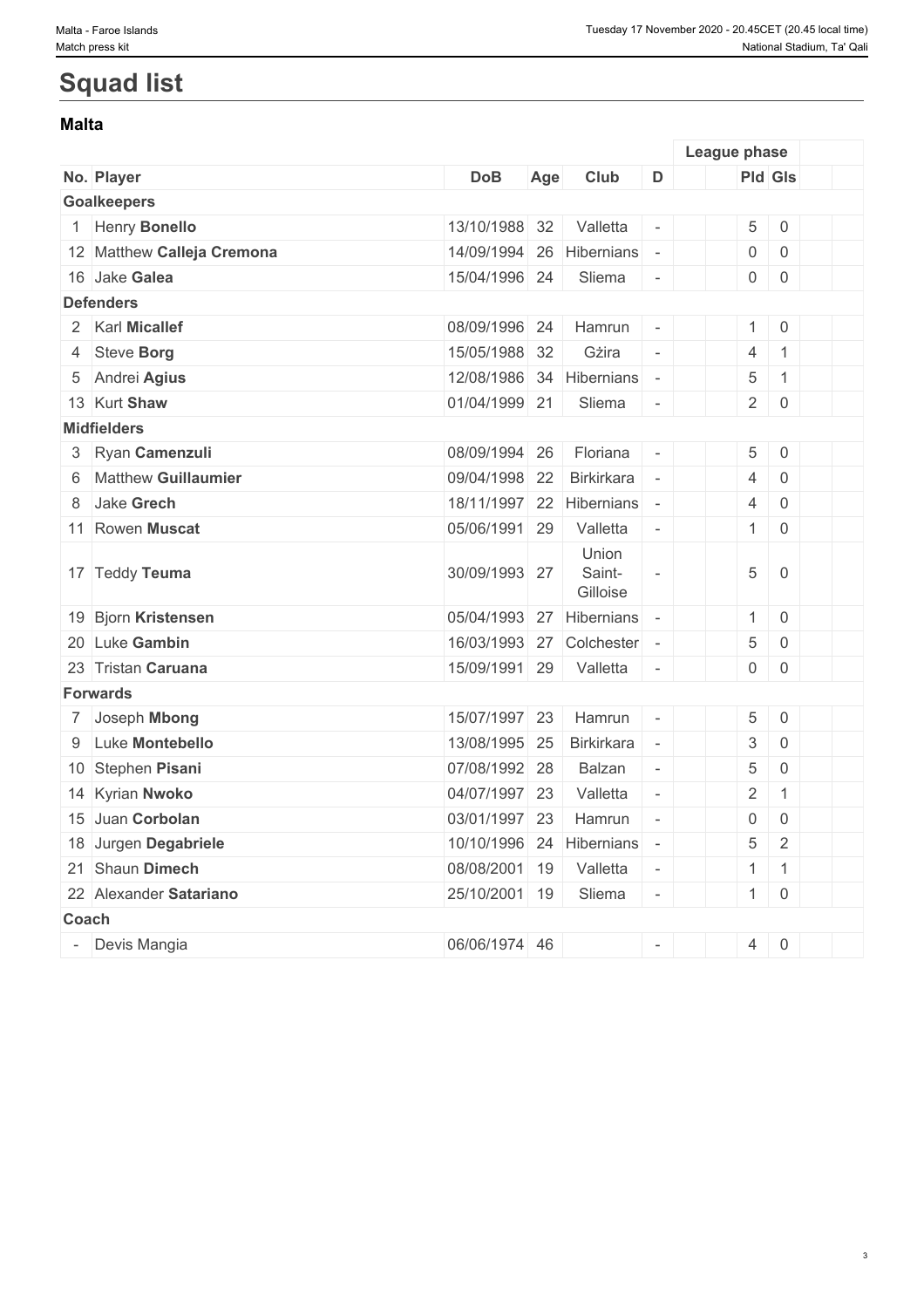# **Faroe Islands**

|              |                            |               |     |              |                          | League phase              |                     |  |
|--------------|----------------------------|---------------|-----|--------------|--------------------------|---------------------------|---------------------|--|
|              | No. Player                 | <b>DoB</b>    | Age | Club         | D                        | Pld Gls                   |                     |  |
|              | <b>Goalkeepers</b>         |               |     |              |                          |                           |                     |  |
|              | <b>Gunnar Nielsen</b>      | 07/10/1986 34 |     | <b>FH</b>    |                          | $\mathbf{1}$              | $\mathbf 0$         |  |
|              | 12 Teitur Gestsson         | 19/08/1992 28 |     | HB           | $\equiv$                 | $\overline{4}$            | $\mathbf 0$         |  |
|              | 23 Kristian Joensen        | 21/12/1992 27 |     | ΚÍ           | $\omega$                 | $\mathsf{O}\xspace$       | $\mathbf 0$         |  |
|              | <b>Defenders</b>           |               |     |              |                          |                           |                     |  |
|              | 3 Viljormur Davidsen       | 19/07/1991 29 |     | VB           |                          | 5                         | $\mathbf 0$         |  |
|              | 4 Bartal Wardum            | 03/05/1997 23 |     | <b>HB</b>    | $\mathcal{L}$            | $\mathbf 0$               | $\mathbf 0$         |  |
|              | 13 Rógvi Baldvinsson       | 06/12/1989 30 |     | <b>Bryne</b> | $\overline{\phantom{a}}$ | $\overline{2}$            | $\mathbf 0$         |  |
|              | 15 Odmar Faerø             | 01/11/1989 31 |     | ΚÍ           | $\overline{\phantom{a}}$ | $\ensuremath{\mathsf{3}}$ | $\overline{1}$      |  |
|              | 19 Ári Mohr Jónsson        | 22/07/1994 26 |     | Sandnes      | $\omega$                 | 1                         | $\overline{0}$      |  |
|              | <b>Midfielders</b>         |               |     |              |                          |                           |                     |  |
|              | 2 Jóannes Danielsen        | 10/09/1997 23 |     | ΚÍ           | $\omega$                 | $\overline{4}$            | $\mathsf{0}$        |  |
|              | 6 Hallur Hansson           | 08/07/1992 28 |     | Horsens      | $\omega$                 | $\overline{4}$            | $\overline{0}$      |  |
|              | 7 Jóannes Bjartalíð        | 10/07/1996 24 |     | ΚÍ           | $\omega$                 | 5                         | $\overline{0}$      |  |
| 8            | <b>Brandur Hendriksson</b> | 19/12/1995 24 |     | Helsingborg  | $\equiv$                 | $\overline{4}$            | $\mathbf{1}$        |  |
|              | 10 Sølvi Vatnhamar         | 05/05/1986 34 |     | Vikingur     | $\overline{\phantom{a}}$ | $\,$ 5 $\,$               | $\overline{0}$      |  |
|              | 14 Magnus Jacobsen         | 23/05/2000 20 |     | <b>B36</b>   | $\overline{\phantom{a}}$ | $\mathsf{O}\xspace$       | $\mathbf 0$         |  |
|              | 16 Gunnar Vatnhamar        | 29/03/1995 25 |     | Vikingur     | $\overline{\phantom{a}}$ | $\sqrt{2}$                | $\mathbf{1}$        |  |
|              | 17 Kaj Bartalsstovu        | 23/06/1991 29 |     | Valur        | $\overline{\phantom{a}}$ | $\mathsf{O}\xspace$       | $\mathbf 0$         |  |
|              | 20 Dan Í Soylu             | 09/07/1996 24 |     | HB           | $\overline{\phantom{a}}$ | $\mathbf{1}$              | $\overline{0}$      |  |
|              | 21 Hedin Hansen            | 30/07/1993 27 |     | HB           | $\omega$                 | 1                         | $\mathbf 0$         |  |
|              | <b>Forwards</b>            |               |     |              |                          |                           |                     |  |
|              | 5 Adrian Justinussen       | 21/07/1998 22 |     | <b>HB</b>    | $\omega$                 | $\mathbf 0$               | $\mathbf 0$         |  |
| 9            | Gilli Rólantsson           | 11/08/1992 28 |     | <b>Brann</b> | $\overline{\phantom{a}}$ | $\ensuremath{\mathsf{3}}$ | $\mathsf{O}\xspace$ |  |
|              | 11 Klæmint Olsen           | 17/07/1990 30 |     | <b>NSÍ</b>   | $\overline{\phantom{a}}$ | $\sqrt{5}$                | $\overline{4}$      |  |
|              | 18 Meinhard Olsen          | 10/04/1997 23 |     | <b>GAIS</b>  | $\overline{\phantom{a}}$ | $\overline{4}$            | $\mathbf 0$         |  |
|              | 22 Hilmar Leon Jakobsen    | 02/08/1997 23 |     | HB           | $\sim$                   | $\mathbf{1}$              | $\mathbf 0$         |  |
| <b>Coach</b> |                            |               |     |              |                          |                           |                     |  |
|              | - Håkan Ericson            | 29/05/1960 60 |     |              | $\overline{a}$           | 5                         | $\mathbf 0$         |  |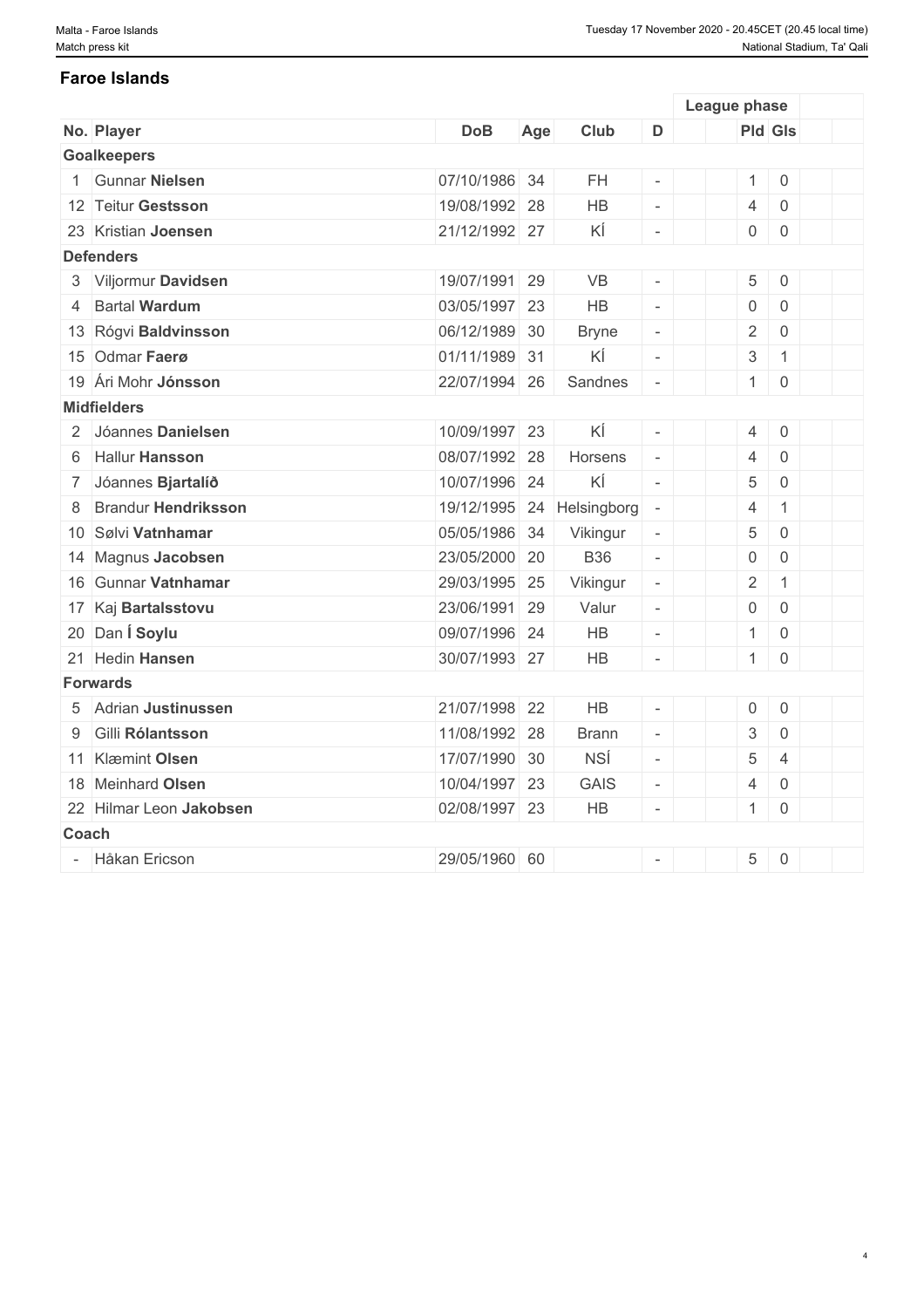# **Match officials**

| <b>Referee</b>               | Kristo Tohver (EST)                   |  |
|------------------------------|---------------------------------------|--|
| <b>Assistant referees</b>    | Silver Koiv (EST), Sten Klaasen (EST) |  |
| <b>Fourth official</b>       | Juri Frischer (EST)                   |  |
| <b>UEFA Delegate</b>         | Philip Woosnam (WAL)                  |  |
| <b>UEFA Referee observer</b> | Stefano Podeschi (SMR)                |  |
|                              |                                       |  |

### **Referee**

| Name                                                | of birth<br>Jate | <b>UFFA</b><br>∖ matches                                    |
|-----------------------------------------------------|------------------|-------------------------------------------------------------|
| $\overline{\phantom{0}}$<br>Kristo<br><b>Tohver</b> | 1/06/1981        | $\rightarrow$<br>$\overline{\phantom{0}}$<br>$\cdot$ $\sim$ |

## **UEFA Nations League matches between the two teams**

No such matches refereed

## **Other matches involving teams from either of the two countries involved in this match**

| <b>Date</b> | <b>Competition</b> | <b>Stage</b><br>reached |                | Home Away | <b>Result</b> | Venue           |
|-------------|--------------------|-------------------------|----------------|-----------|---------------|-----------------|
| 27/03/2010  | U17                | <b>ELITE</b>            | Slovakia Malta |           | $2 - 0$       | Burton-on-Trent |
| 09/11/2016  | U19                | QR                      | Sweden Malta   |           | 4-0           | Belgrade        |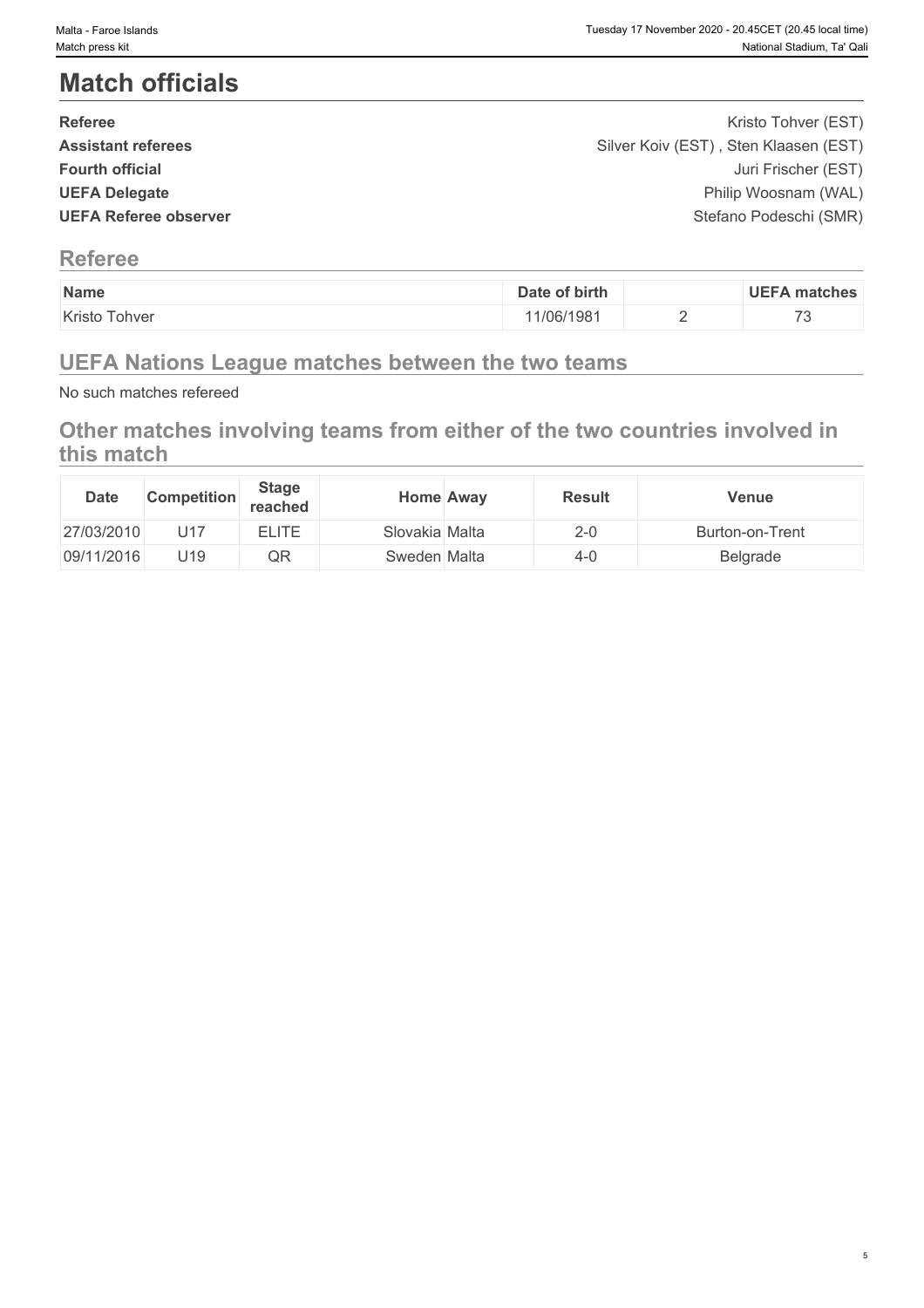# **Match-by-match lineups**

### **Malta**

#### **UEFA Nations League - Group stage – final tournament**

#### **Group D1**

| <b>Team</b>          | $PId \mid W \mid D \mid L \mid GF \mid GA \mid Pts \mid$ |  |  |                                                     |  |
|----------------------|----------------------------------------------------------|--|--|-----------------------------------------------------|--|
| <b>Faroe Islands</b> |                                                          |  |  | $5 \mid 3 \mid 2 \mid 0 \mid 8 \mid 4 \mid 11 \mid$ |  |
| <b>Malta</b>         |                                                          |  |  | 5 2 2 1 7 5 8                                       |  |
| Latvia               |                                                          |  |  | $5 \t0 \t4 \t1 \t3 \t4 \t4$                         |  |
| Andorra              |                                                          |  |  | $5 \mid 0 \mid 2 \mid 3 \mid 1 \mid 6 \mid 2 \mid$  |  |

#### **Matchday 1** (03/09/2020)

#### **Faroe Islands 3-2 Malta**

**Goals:** 1-0 K. Olsen 25, 1-1 Degabriele 37, 1-2 Agius 73, 2-2 A. Olsen 87, 3-2 Hendriksson 90 **Malta:** Bonello, Camenzuli, S. Borg, Agius, Guillaumier (79 Teuma), J. Mbong, Nwoko, S. Pisani (85 R. Muscat), Degabriele (71 P. Mbong), Gambin, Z. Muscat

#### **Matchday 2** (06/09/2020)

#### **Malta 1-1 Latvia**

**Goals:** 1-0 Nwoko 15, 1-1 Guillaumier 25 (og) **Malta:** Bonello, Camenzuli, S. Borg (84 Agius), Guillaumier (89 S. Pisani), J. Mbong, Nwoko, Pepe, Teuma, Degabriele (60 J. Grech), Gambin, Z. Muscat

#### **Matchday 3** (10/10/2020)

#### **Andorra 0-0 Malta**

**Malta:** Bonello, Camenzuli, S. Borg, Agius, J. Mbong, S. Pisani (79 Kristensen), Teuma, Degabriele (61 Montebello), P. Mbong (79 J. Grech), Gambin, Z. Muscat

#### **Matchday 4** (13/10/2020)

**Latvia 0-1 Malta Goals:** 0-1 S. Borg 90+7 **Malta:** Bonello, Camenzuli, S. Borg, Agius, Guillaumier, J. Mbong, Montebello, Shaw, Teuma (75 S. Pisani), P. Mbong (69 Degabriele), Gambin (89 J. Grech)

#### **Matchday 5** (14/11/2020)

#### **Malta 3-1 Andorra**

**Goals:** 0-1 Rebés 3, 1-1 Emili Garcia 55 (og) , 2-1 Degabriele 58, 3-1 Dimech 90+3 **Malta:** Bonello, Camenzuli, Micallef, Agius, Guillaumier (84 S. Pisani), J. Mbong, Montebello (75 Satariano), Shaw, Teuma, Degabriele (89 J. Grech), Gambin (89 Dimech)

#### **Matchday 6** (17/11/2020)

Malta-Faroe Islands

### **Faroe Islands**

#### **UEFA Nations League - Group stage – final tournament**

#### **Matchday 1** (03/09/2020)

#### **Faroe Islands 3-2 Malta**

**Goals:** 1-0 K. Olsen 25, 1-1 Degabriele 37, 1-2 Agius 73, 2-2 A. Olsen 87, 3-2 Hendriksson 90 **Faroe Islands:** Nielsen, Danielsen, V. Davidsen, Vatnsdal, Nattestad, Hansson, Bjartalíð (79 Johannesen), Hendriksson, S. Vatnhamar, K. Olsen (71 A. Olsen), M. Olsen (65 Í Soylu)

#### **Matchday 2** (06/09/2020)

**Andorra 0-1 Faroe Islands Goals:** 0-1 K. Olsen 31 **Faroe Islands:** Gestsson, Danielsen, V. Davidsen, Vatnsdal, Nattestad, Hansson, Bjartalíð (72 M. Olsen), Hendriksson, S. Vatnhamar, K. Olsen (87 Andreasen), Johannesen (58 A. Olsen)

**Matchday 3** (10/10/2020)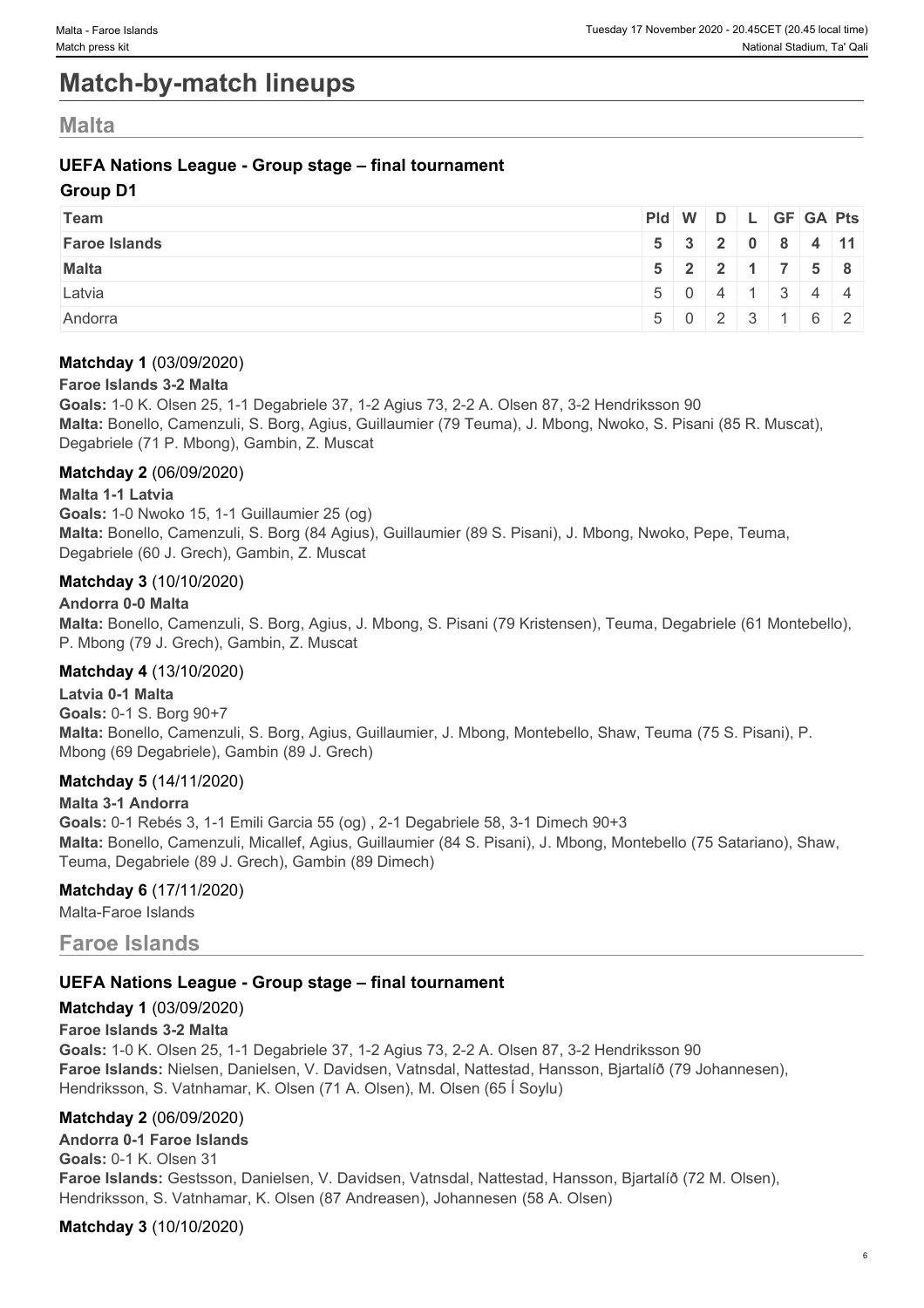#### **Faroe Islands 1-1 Latvia**

**Goals:** 0-1 J. Ikaunieks 25, 1-1 O. Faerø 28

**Faroe Islands:** Gestsson, V. Davidsen, Nattestad, Hansson, Bjartalíð (82 Johannesen), Hendriksson (11 G. Vatnhamar), Rólantsson (82 Danielsen), S. Vatnhamar (65 Baldvinsson), K. Olsen, O. Faerø, A. Olsen (65 Edmundsson)

#### **Matchday 4** (13/10/2020)

#### **Faroe Islands 2-0 Andorra**

**Goals:** 1-0 K. Olsen 19, 2-0 K. Olsen 33 **Faroe Islands:** Gestsson, Danielsen (72 Rólantsson), V. Davidsen, Nattestad (92 H. Hansen), Hansson, Bjartalíð, Hendriksson, S. Vatnhamar (72 A. Olsen), K. Olsen, O. Faerø, M. Olsen (55 Edmundsson)

#### **Matchday 5** (14/11/2020)

**Latvia 1-1 Faroe Islands Goals:** 1-0 Kamešs 59, 1-1 G. Vatnhamar 60 **Faroe Islands:** Gestsson, V. Davidsen, Nattestad, Bjartalíð, Rólantsson, S. Vatnhamar, K. Olsen, Baldvinsson (68 Jónsson ), O. Faerø, G. Vatnhamar, M. Olsen (83 H. Jakobsen)

#### **Matchday 6** (17/11/2020)

Malta-Faroe Islands